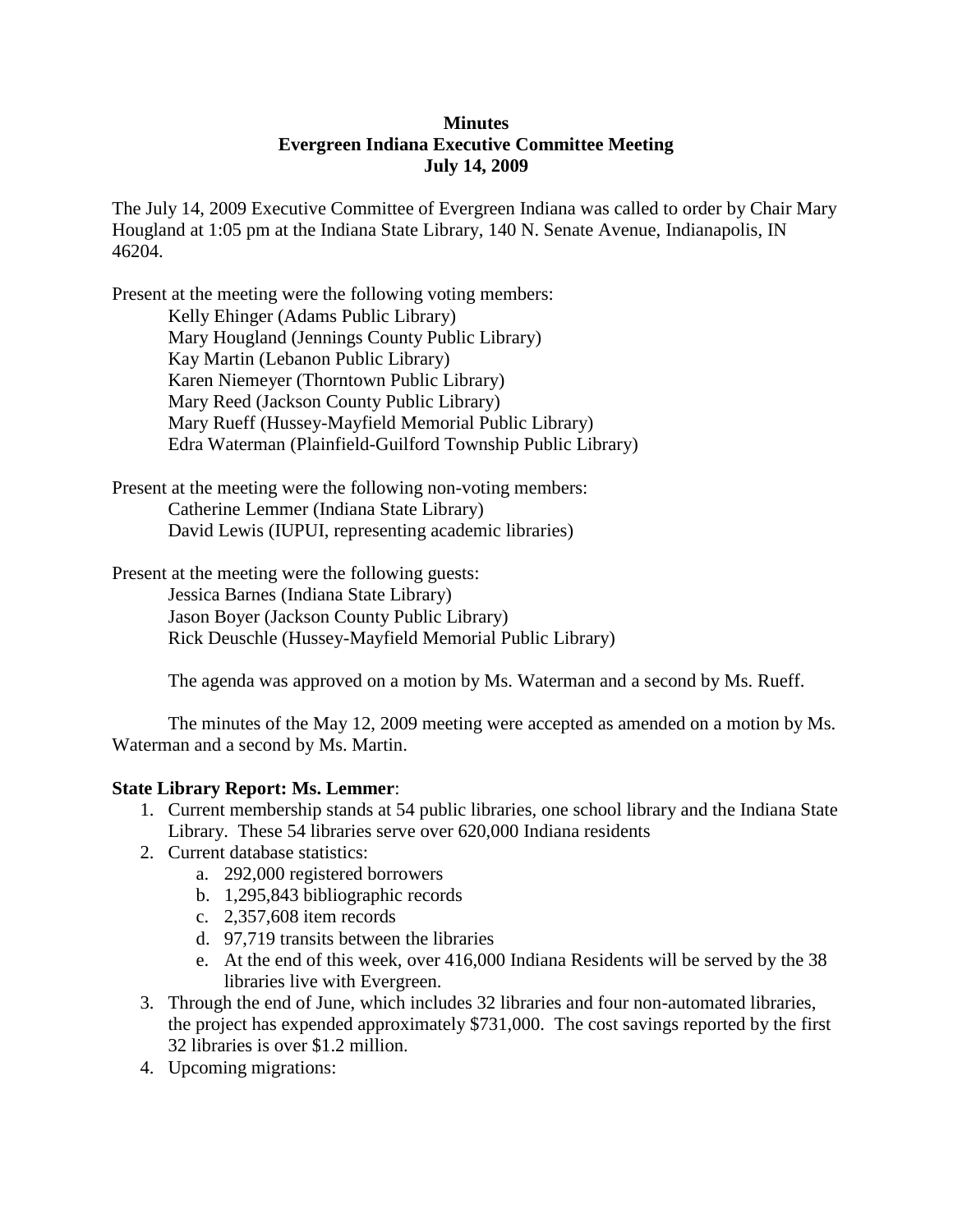- a. July 16: Andrews Dallas Township Public Library, Loogootee Public Library, Middletown Fall Creek Public Library, Milford Public Library and Washington Township Public Library
- b. Shoals Public Library will also go live this week. Shoals Public Library is the first non-automated library to go live on Evergreen.
- c. September 10: Bloomfield-Eastern Greene County Public Library and Mitchell Community Public Library.
- d. Migrations are scheduled through January 2010 at this time.
- 5. Staffing News the Indiana State Library has added a full-time programmer, Ian Jackson. Ian will also be backing up Mike Peters on tech support.
- 6. The telephone module development is underway, with a planned completion date of fourth quarter 2009.
- 7. "Project Evergreen Indiana" was presented as part of a panel discussion at the 2009 Annual American Library Association Conference, "What Can \$930 Million Do for Library Services Nationwide? The Impact and Future Directions of LSTA." Evergreen Indiana was very favorably received.

# **Election of Officers**

The Executive Committee will need to elect a Chair-Elect and a Secretary for the 2009- 10 year. Ms. Waterman will act as the nominating committee and will seek names from the Executive Committee to present at the next meeting for the officer elections.

# **Committee Reports**

- A. Circulation Committee: Ms. Rose Bryan, secretary of the Circulation Committee, presented the report from the Committee. The Committee requests the following:
	- A change in the message patrons receive when an item is on hold to indicate that the item must be picked up within seven (7) days. Ms. Lemmer will check on the ease to which the message may be changed.
	- Charge for not picking up a hold some libraries charge patrons who do not pick up an item on hold. This is a local decision and acceptable.
	- New training manuals with 1.6
	- A discussion on whether a fine follows the patron or the library. This matter is still under discussion between the Indiana State Library and the State Board of Accounts. The general practice is that payment for lost or damaged materials must be made to the library which owns the item; overdue fines, on the other hand, are collected by the library which circulated the time (*i.e.,* which the patron belongs).
	- A discussion was held on libraries following procedures in particular regarding "family cards" and temporary cards. As per Indiana Code and the Circulation Policy, a patron must present a valid individual library card at the time of checkout and all materials checked out on such card are the responsibility of the person whose name is on the card. Family cards – that is, one card to be used by every member of a family – do not follow the guidelines.
	- Procedures for the transit of materials were also discussed. It was requested that libraries do not tape the transit slip to the book covers because that can damage the material.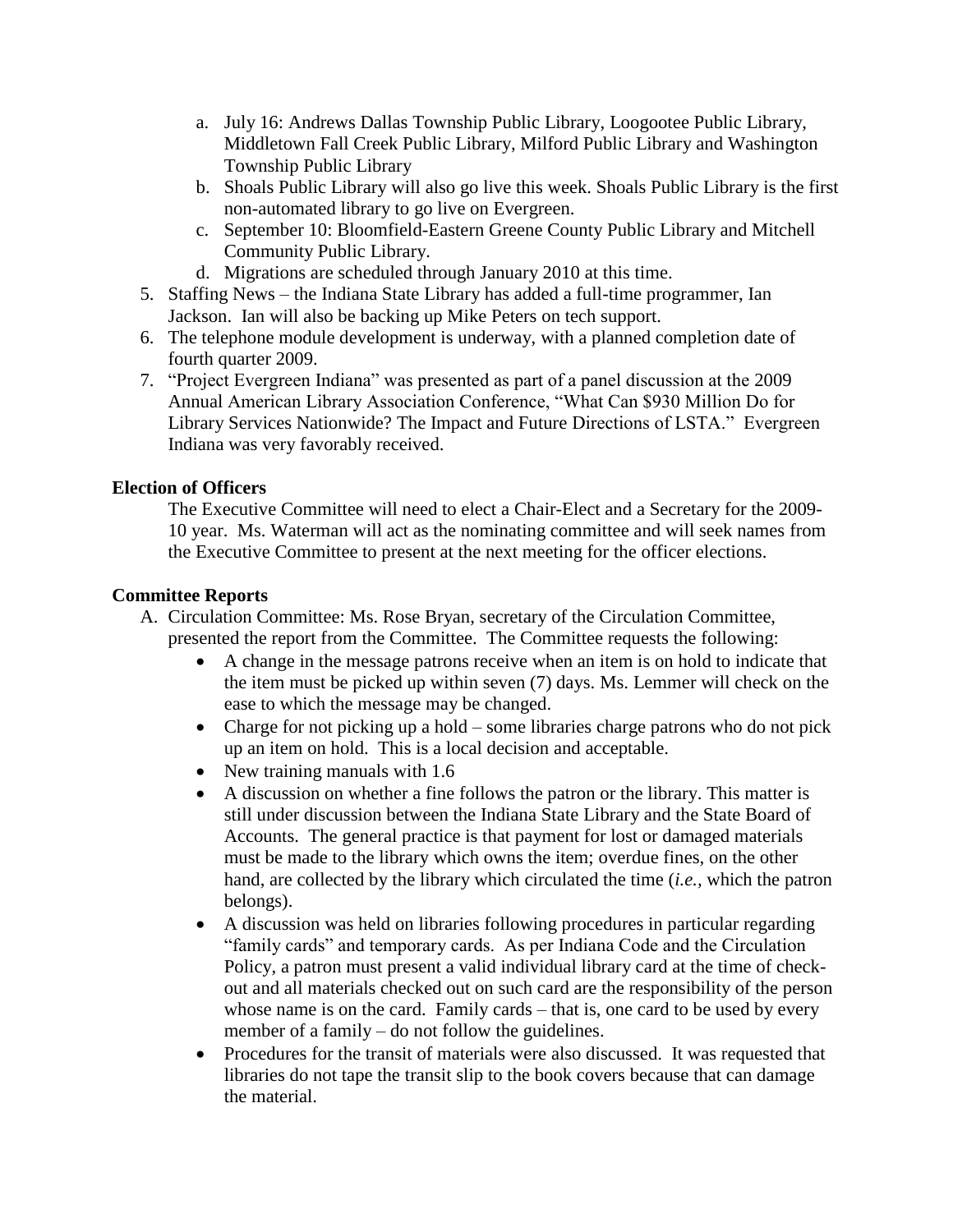- B. Cataloging Committee: Ms. Ehinger reported on the recent discussions of the Cataloging Committee:
	- Migration cataloging freezes the length of time catalogers are locked out of the system is becoming an issue with as many migrations as are planned. With each migration all libraries must stop adding bibliographic records for 3-5 days. Ms. Lemmer reported that this is an issue she is working on with Equinox and hopes that it will be better this fall.
	- Authority Control the Committee would like an update on the progress towards authority control. Ms. Lemmer reported that this must be done by a third party vendor, but this has not been priced at this time.
	- OCLC consortium subscription a small number of libraries subscribe to OCLC. These libraries contribute a significant percentage of new records to the Evergreen Indiana database, though many others contribute with LOC and other Z39.50 sources or by original cataloging materials. The Committee had requested looking into a consortium subscription to OCLC. Ms. Lemmer reported that the cost quoted was based on each member library and the number of items added annually (not on the estimated number of bibliographic records the consortium would add). The subscription cost was prohibitive at this time. However, an additional z39.50 option will be available with 1.6 which will help.
	- The Committee continues to provide cataloging sessions for all new libraries and new staff. The Intro class is being taught by Wendy Knapp, Indiana State Library, while the advanced class is being taught by Committee members. The classes will move around the state at least quarterly to help make them more accessible to all the new libraries.
	- The Executive Committee requested that Ms. Ehinger recommend to the Cataloging Committee that records for paperbacks with book discussion questions at the end of the book be merged with records for the same paperback without the questions. Ms. Ehinger will report on this discussion at the next Executive Committee meeting, though stated that the catalogers are following the correct cataloging rules and guidelines.
- C. IT/Technology Committee:
	- Mr. Deuschle presented the technology report. In the report, Mr. Deuschle explained that the recent down time experienced by the libraries was due to an error in the initial configuration of the servers by the vendor that installed the system. This has been corrected and the system is fully functional. The error was discovered when Evergreen Indiana MIS staff were doing planned upgrades to the hardware. Mr. Deuschle explained that as a future safeguard, all hardware and software upgrades will be done on the weekends after library hours. The Evergreen Indiana hardware is now fully functioning and ready for the consortium to take the next steps to move to Version 1.6.
	- Telephony this is under development now for calls to Evergreen libraries for downtown issues, to call patrons for holds and program reminders, and, in the future, to call overdue reminders.